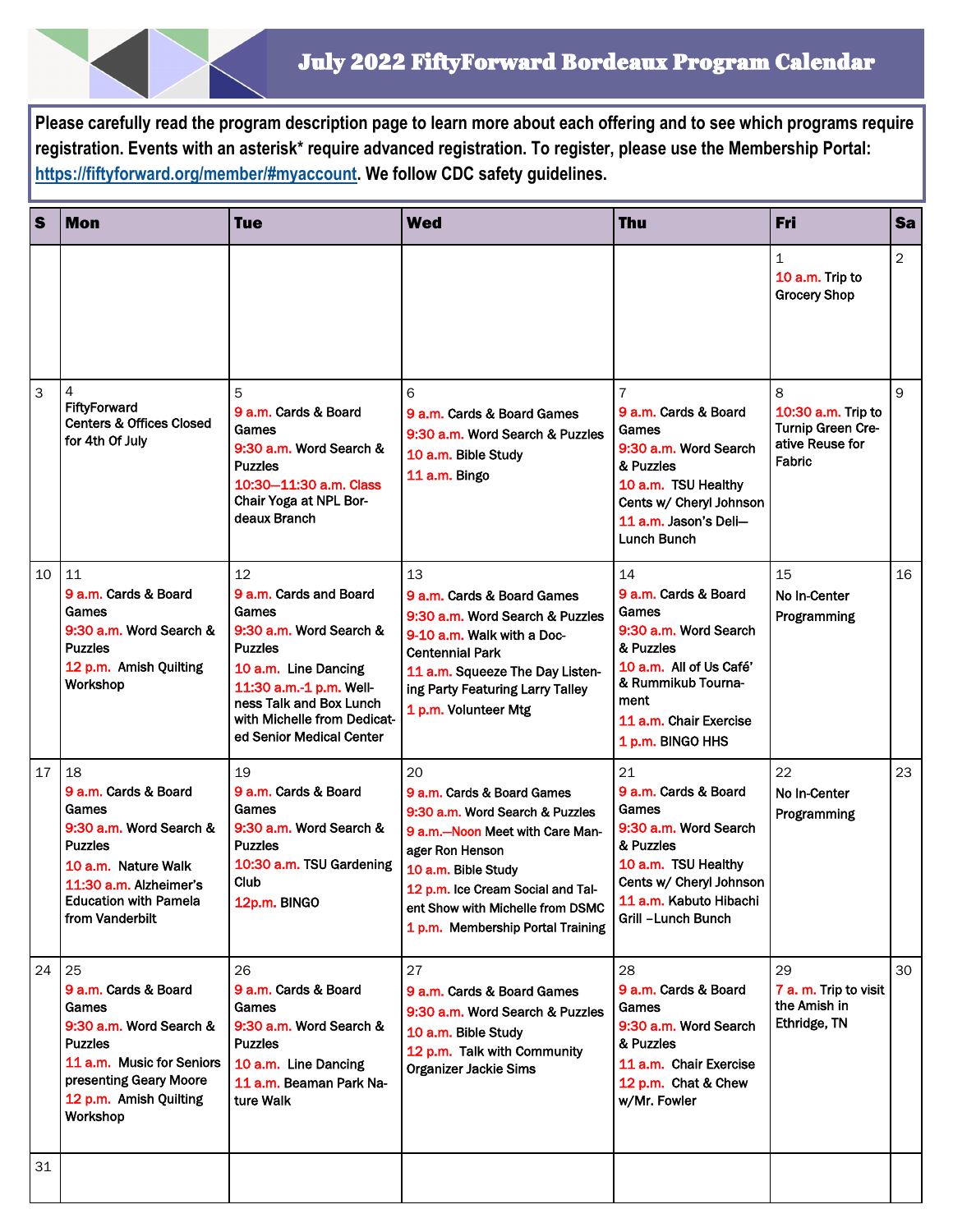

## **Program also offered virtually Denotes member-led program**

**Grocery Shopping—Trip Friday, July 1, 10 a.m. Departure** Members will travel to the grocery store for a social shopping trip.

**Cards & Board Games Group Drop by Monday—Thursday in July** 

**9 a.m.- 2 p.m.** FiftyForward Bordeaux welcomes back our card and board game playing members. If you are a spades player, you do not want to miss out. We also have a variety of games such as Rummikub, puzzles & checkers. Bring a friend and let's play!

**Word Search & Puzzles Drop by Monday—Thursdays in July, 9:30 a.m.** Members will enjoy word search and puzzles activities as a group to boost brain activity and increase vocabulary.

**Chair Yoga at Nashville Public Library Bordeaux Branch Tuesday, July 5, 10 a.m. Departure; 10:30-11:30 a.m. Class** Join Small World Yoga for our chair yoga class to gently stretch and strengthen. Whether you are a senior looking for gentle, supportive yoga or someone who spends long hours working in a chair, this class helps you incorporate the health benefits of yoga into your daily routine.

**Bible Study Wednesdays, July 6, 20, & 27; 10 a.m.** Minister Larry Harrison will be leading our weekly Bible Study Class.

**BINGO Wednesday, July 6, 11 a.m. & Tuesday, July 19, 12 p.m.** Come and join FiftyForward Bordeaux for some social BIN-GO FUN! We have some really nice BINGO prizes for all who attend!

**TSU Healthy Cents with Cheryl Johnson Thursdays, July 7 & 21; 10 a.m.** Eating On The Run is an evidence-based program that helps members focus on Eating heathier on the RUN by watching what you eat. Members will Graduate and receive certificates for participating in the 6 week class.

**Jason's Deli—Lunch Bunch Thursday, July 7, 11 a.m. Departure**  Members will travel to Jason's Deli for Lunch.

**Turnip Green Creative Reuse—Trip Friday, July 8, 10:30 a.m. Departure** Members will travel to Turnip Green Creative Reuse to buy fabric for our Amish Quilting Workshop. Materials in the retail space are "name your own price" That means you can take what you need, and donate any monetary amount you are comfortable with.

**Amish Quilting Workshop Mondays, July 11 & 25, 12 p.m.** Margaret Jane will teach an Amish Quilting Workshop to prepare for our trip to Amish Country at the end of the month.

**Line Dancing Tuesdays, July 12 & 26, 10 a.m.** Line Dancing is a great form of exercise to improve strength and muscle function, increase balance and flexibility as well as improve cardiovascular and heart health. This program is led by members of FiftyForward Bordeaux.

**Wellness Talk and Box Lunch with Michelle from Dedicated Senior Medical Center Tuesday, July 12, 11:30 a.m.– 1 p.m.** Roughly 26.9 million people have diabetes. But did you know that diabetes can be prevented and in some cases, reversed, with the proper diet and exercise? Join Michelle from Dedicated Senior Medical Center to learn ways to improve your diet so you can feel your best! Box lunch will be provided along with a raffle drawing and surprise giveaway!



**Trip—Walk w/a Doc at Centennial Park (Outdoors) Wednesday, July 13, We will begin pickup at 8 a.m. and head directly to the park. You may also meet us at the park at 9 a.m.** With an aim to make hope and health accessible to all, our doctor-led walking groups are a safe, fun, and FREE place to get some steps, learn about health, and meet new friends. Join us by attending a walk near you, or let us help you start a healthcare provider-led walk of your own.

**Squeeze the Day Podcast Listening Party Wednesday, July 13, 11 a.m.** Let's listen together to the newest FiftyForward podcast. Featuring Larry Talley.

**FiftyForward Bordeaux Volunteer Meeting Wednesday, July 13, 1 p.m.** Regular monthly Volunteer meeting to discuss upcoming programs that will need the assistance of Bordeaux volunteers. We'll also get feedback and ideas for new innovative programs that may fit with the FiftyForward Bordeaux mission.

*All of Us* **Café & Rummikub Tournament Thursday, July 14, 10 a.m.**  Come and meet *All of Us* staff and learn how you can be included in shaping the future of healthcare for yourself, your family, your community, and generations to come. Sign-ups for private appointments during this time are available in the Membership Portal or by registering with staff. Beginning in April, *All of Us* Café' will host quarterly Rummikub Tournaments. 1st, 2nd and 3rd place winners.

**Chair Exercise Thursdays, July 14 & 28, 11 a.m.** Keep moving to some good old Jazz music during this 30-minute sessions. A body in motion is a mind in motion.

**BINGO w/ Happy Heart Smile Thursday, July 14, 1 p.m.** Come join us for some great BINGO with the Happy Heart Smile Organization. They have the BEST MUSIC!

**Nature Walk Monday, July 18, 10 a.m.** If weather permits, Fifty Forward Bordeaux members will enjoy a nature walk in the community and observe local native birds, insects, trees as we enjoy the outdoors.

**Alzheimer's Education with Pamela from Vanderbilt Monday, July 18, 11:30 a.m.** Pamela Cowley will present "Alzheimer's: Facts, Fiction and the Shady Myths," a general Alzheimer's 101 presentation. We will also have some fun separating the facts from fiction.

**TSU Gardening Club Tuesday, July 19, 10:30 a.m.** Members learn gardening tips and nutrition ideas for a healthy eating lifestyle.

**Membership Portal Training Wednesday, July 20, 1 p.m.** Come to this session to learn more about logging in and signing up for events through FiftyForward's online Membership Portal.

**Kabuto Hibachi Grill—Lunch Bunch Thursday, July 21, 11 a.m. Departure** Members will travel to Kabuto Hibachi Grill for Lunch.